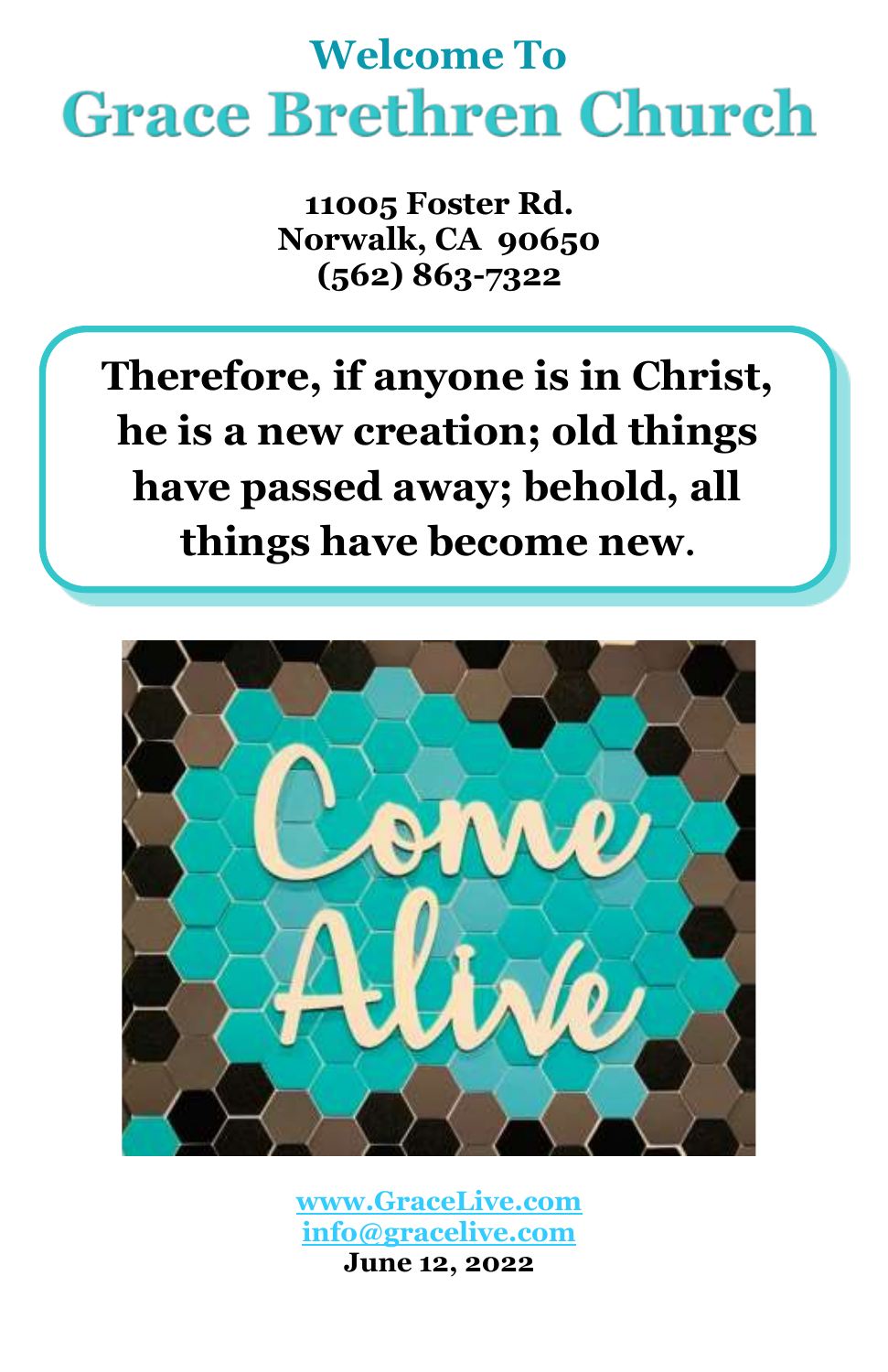# **Sundays at Grace**

I

Bible Classes: **9:00am**

Grace Gathering [Courtyard]: **9:40am**

Grace Worship Service: **10:00am**

## **Pastor Oscar Chavez**

### **LOVE DOES Series**

## Weekly Theme Passage Psalm 1

**We welcome our guests today and if you are new to Grace** and are looking for a way to connect, text the word **"CONNECT"** to **562.444.1211** and we will text you occasional updates and happenings at GRACE. We are so glad you are here!



- 1) Go to [www.gracelive.com](https://mandrillapp.com/track/click/30119321/www.gracelive.com?p=eyJzIjoiVFlsX2d2Skp4NlhxZ2p4SURJd1BiQ3BjS2dNIiwidiI6MSwicCI6IntcInVcIjozMDExOTMyMSxcInZcIjoxLFwidXJsXCI6XCJodHRwOlxcXC9cXFwvd3d3LmdyYWNlbGl2ZS5jb21cIixcImlkXCI6XCI3ZDU3MmMyMmZkMmI0ZWJkYmQxODBiMWI4MTY1NDg0MlwiLFwidXJsX2lkc1wiOltcImUyMmY4ODVmYjE0YzEzNDBjMzk0N2UxN2E3MTRjYjZlNGI4ODE4N2VcIl19In0) and click on the YouTube link on the homepage **OR**
- 2) Go directly to YouTube.com and search for 'Grace Norwalk'

If you are having any trouble connecting, we will record the service in both audio and video and will have it posted to our website after the service is over.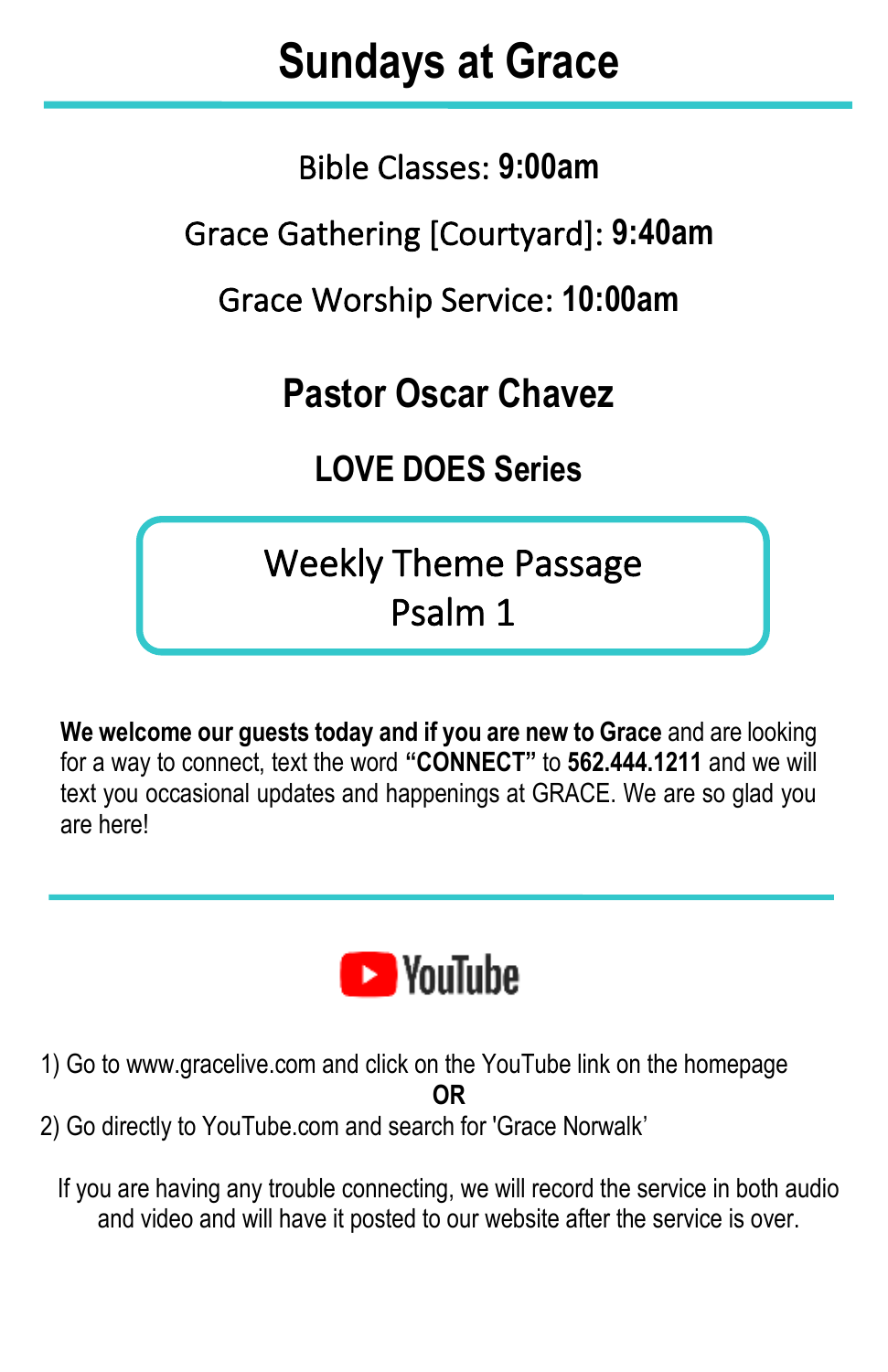HAPPY BIRTHDAY



Mona Castro Thu June 16

## EVENTS THIS WEEK @ GRACE

| Tue | June 14 | 6:30 <sub>pm</sub> |
|-----|---------|--------------------|
| Tue | June 14 | 7:00 <sub>pm</sub> |
| Wed | June 15 | 6:30 <sub>pm</sub> |
| Wed | June 15 | 6:30 <sub>pm</sub> |
| Wed | June 15 | 6:30 <sub>pm</sub> |
| Thu | June 16 | 6:00 <sub>pm</sub> |
| Fri | June 17 | 6:30 <sub>pm</sub> |
| Sat | June 18 | 9:00am             |
|     |         |                    |

#### **Summer Camp for Grace Kids & Grace Students**

**Grace Kids** are heading to **Cedarbrook Camp** in our local mountains on **July 17- 22, 2022**. Check out the bulletin board in the church lobby to find out which Grace Kids are going.

**Grace Students** are heading to **Momentum Youth Conference** in Indiana on **July 18-24, 2022**. Check out the bulletin board in the church lobby to find out which Grace Students are going.

Thank you to those who have helped contribute to their camp fund already. If you would like to still contribute, please see the bulletin board in the lobby for amount of funds these students still need to raise. You can mark your offering envelope as "\$\$ for Grace Kids Camp" OR "\$\$ for Grace Students Youth Conference" if you would like to help them with the cost to go.

#### **Momentum Travel Team**

Please keep Tim and the Travel Team in prayer. They will be on our campus this month. Pray for opportunities to share the faith and do ministry wherever they go.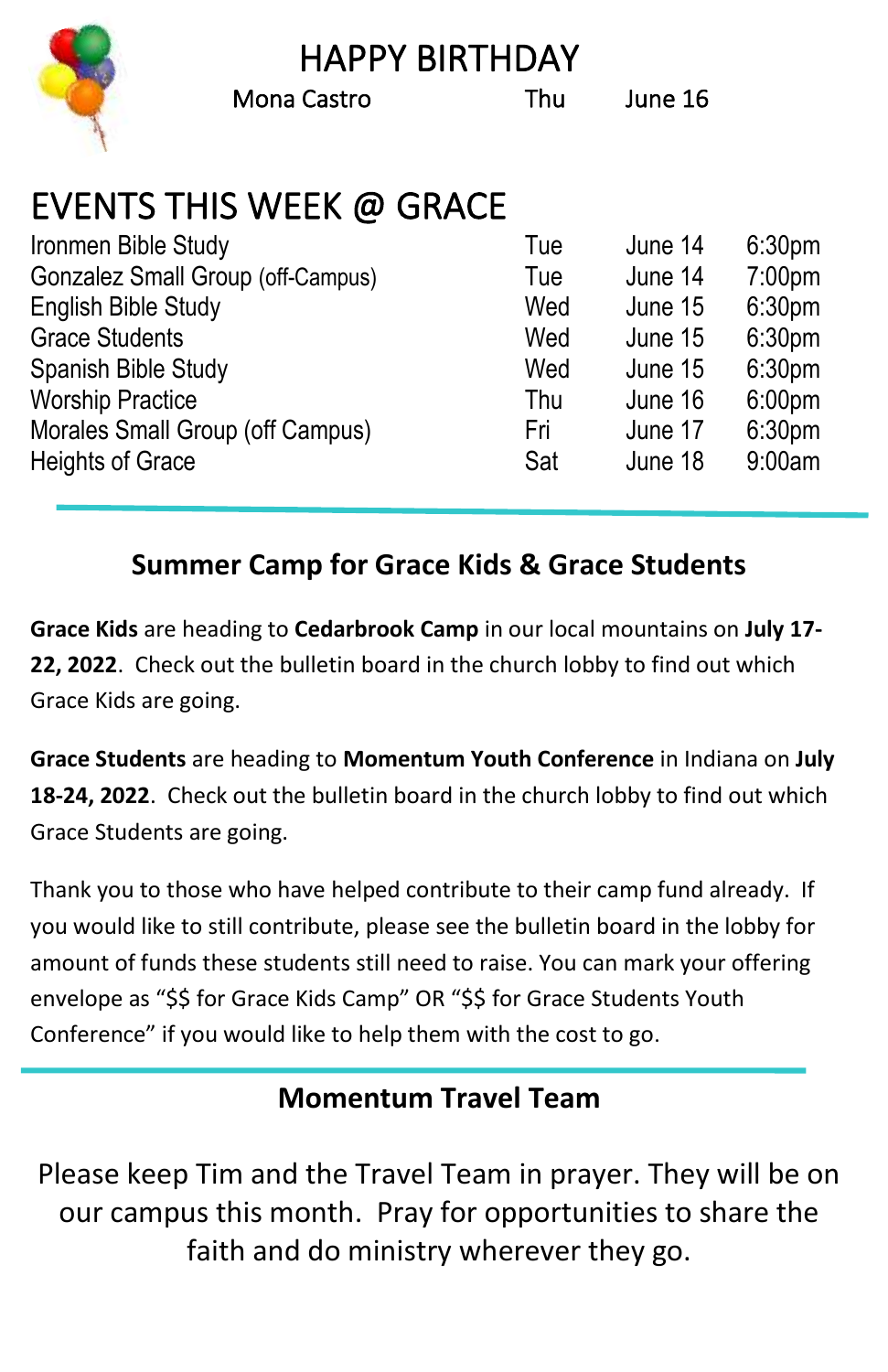

#### **MY FAVORITE PSALM**

Most every believer has a favorite Psalm? Which one is yours? **My favorite is Psalm 1**. This psalm sets the tone and direction for the 149 psalms that follow. 1 How blessed is the man who does not walk in the counsel of the wicked, nor stand in the path of sinners, nor sit in the seat of scoffers! 2 But his delight is in the law of the Lord, And in His law, he meditates day and night. 3 He will be like a tree firmly planted by streams of water, which yields its fruit in its season and its leaf does not wither; And in whatever he does, he prospers. 4 The wicked are not so, But they are like chaff which the wind drives away. 5 Therefore the wicked will not stand in the judgment, Nor sinners in the assembly of the righteous. 6 For the Lord knows the way of the righteous, But the way of the wicked will perish.

 This psalm tells us that the path to blessing from God is found when we reject the wisdom of the world and embrace the scriptures as our source of wisdom and direction in life. Too often our "wisdom" comes from the media… TV programs, the evening news, authorities like Dr. Phil and Oprah, or the books and magazines we read. This psalm warns us away from these sources and points us to God's truth.

That's why it is important to meditate on God's truth… think about it, ponder upon it, chew it over.

This blessed person who meditates on God's truth is compared to a healthy, wellwatered tree that is productive and fruitful. Do you want to be a healthy and fruitful Christian? Here is the secret. Give it some thought!

**Attendance Last Week: In-Person Service: 69 Online Viewed: 24**